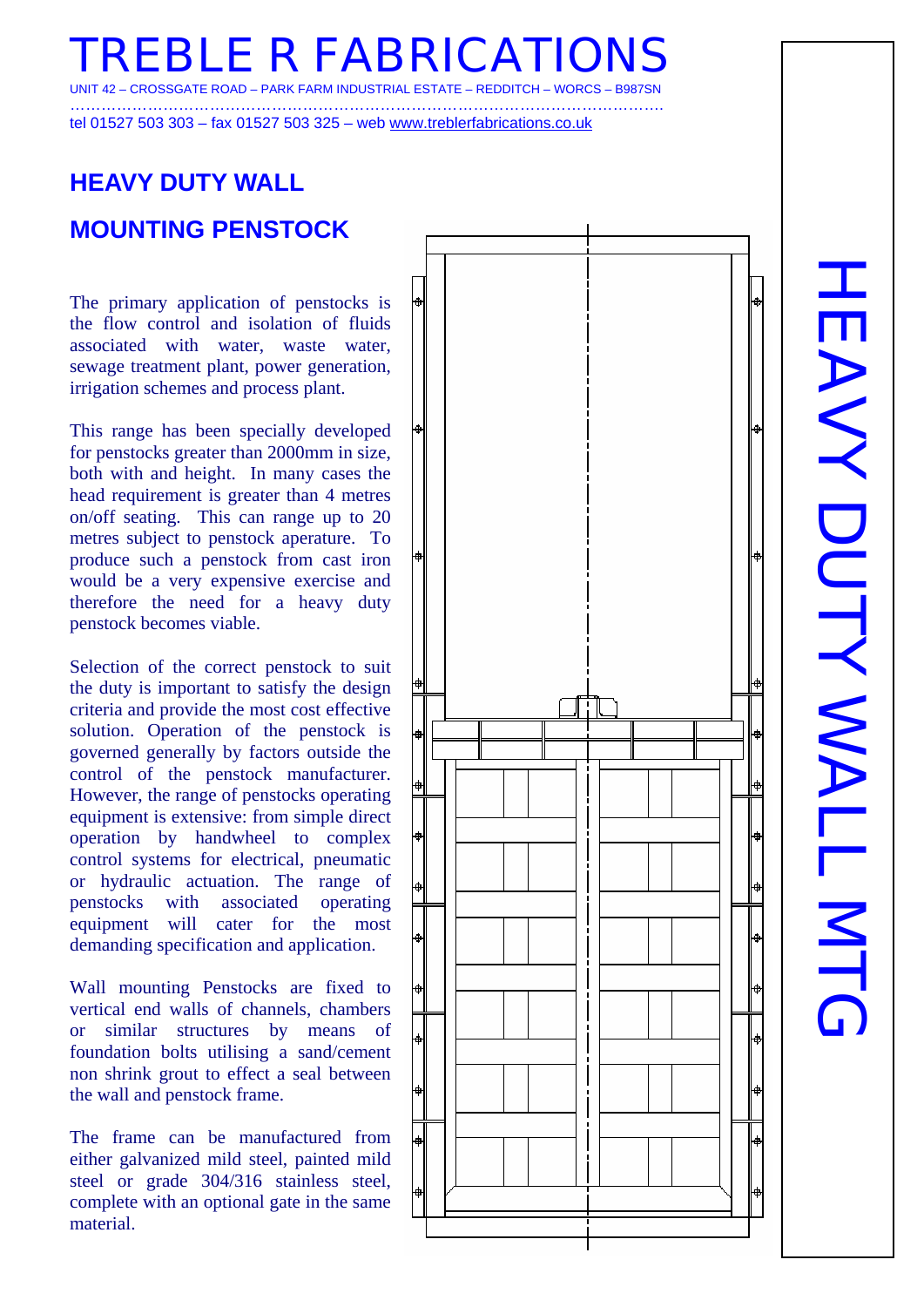#### **Wall Mounting Penstocks Heavy Duty Range**

| <b>Operating Duty</b>  |                                |
|------------------------|--------------------------------|
| Application:           | Flow control and isolation     |
| Type of Mounting:      | <b>Wall Mounting</b>           |
| Type of Media:         | <b>Water and Sewage</b>        |
| <b>Operating Head:</b> | Between door depth & 20 metres |
| Direction of Flow:     | On & Off-seat                  |

### **Options**

| $\sim$ P values $\sim$ |                                 |
|------------------------|---------------------------------|
| Mounting:              | Side and Invert wall mounting   |
| <b>Stem Types:</b>     | Rising and non-rising           |
| Size Range:            | Any size from 2000mm to 3500mm  |
|                        | in square or rectangular format |

## **Applicable Standards**

BS 7775: 1995, Specification for general purpose penstocks

## **Construction Materials**

| EМ | <b>DESCRIPTION MATERIAL</b> |                                 |  |  |  |
|----|-----------------------------|---------------------------------|--|--|--|
|    | Frame                       | Mild Steel, BS 4360 Gr 43A      |  |  |  |
|    |                             | Stainless Steel, BS 970 Gr 304  |  |  |  |
|    |                             | Stainless Steel, BS 970 Gr 316  |  |  |  |
|    | Door                        | Mild Steel, BS 4360 Gr 43A      |  |  |  |
|    |                             | Stainless Steel, BS 970 Gr 304  |  |  |  |
|    |                             | Stainless Steel, BS 970 Gr 316  |  |  |  |
| 3  | Side Seals                  | Low Friction Polyolefin         |  |  |  |
|    | <b>Invert Seal</b>          | Neoprene                        |  |  |  |
|    | <b>Stem</b>                 | Stainless Steel, BS 970 Gr 303  |  |  |  |
|    |                             | Stainless Steel, BS 970 Gr 304  |  |  |  |
|    |                             | Stainless Steel, BS 970 Gr 316  |  |  |  |
| 6  | <b>Fasteners</b>            | Stainless Steel, BS 6105, Gr A4 |  |  |  |
|    |                             |                                 |  |  |  |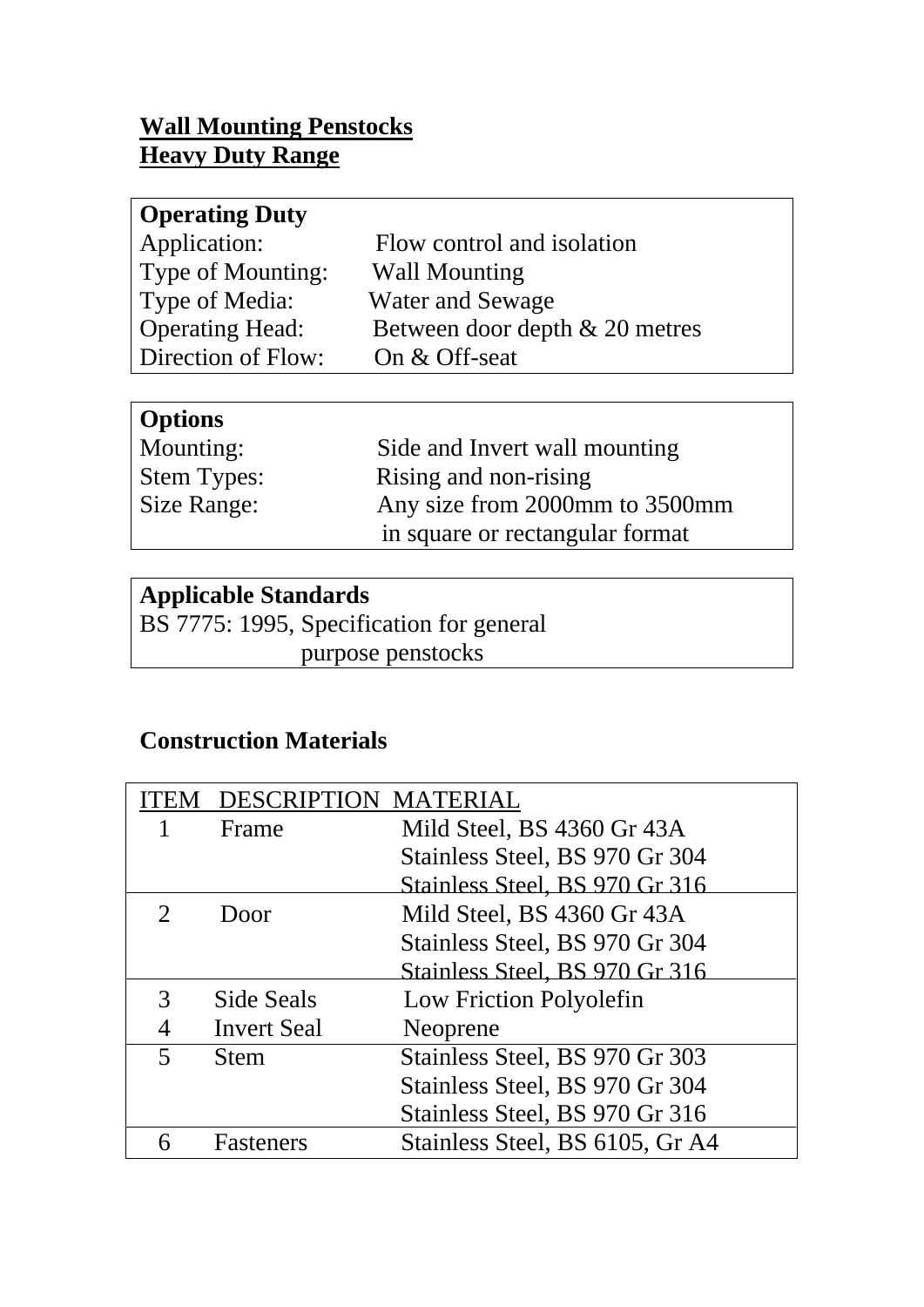#### **WALL MOUNTED PENSTOCKS HEAVY DUTY OPEN TOP FRAME**

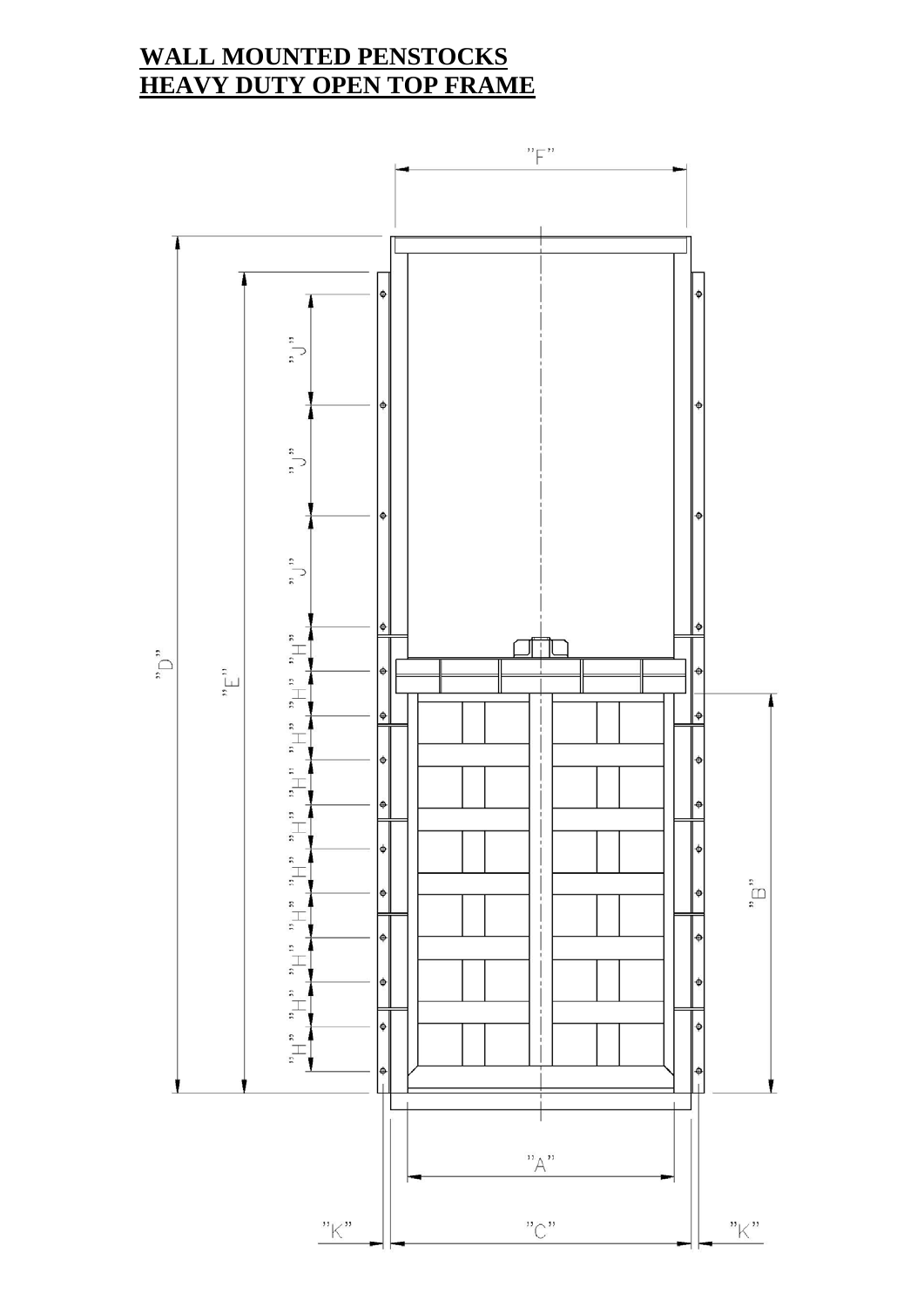#### **HEAVY DUTY PENSTOCKS WALL MOUNTING – OPEN TOP**

|              | <b>RANGE</b>                   |                                |                                |                                |  |  |
|--------------|--------------------------------|--------------------------------|--------------------------------|--------------------------------|--|--|
|              | XL80                           | <b>XL100</b>                   | <b>XL120A</b>                  | <b>XL120B</b>                  |  |  |
| A            | <b>OPENING</b><br><b>WIDTH</b> | <b>OPENING</b><br><b>WIDTH</b> | <b>OPENING</b><br><b>WIDTH</b> | <b>OPENING</b><br><b>WIDTH</b> |  |  |
| B            | <b>OPENING</b><br><b>DEPTH</b> | <b>OPENING</b><br>DEPTH        | <b>OPENING</b><br><b>DEPTH</b> | <b>OPENING</b><br><b>DEPTH</b> |  |  |
| C            | $A + 152$                      | $A + 200$                      | $A + 200$                      | $A + 250$                      |  |  |
| D            | $2B + 302$                     | 2B + 370                       | 2B .<br>+ 400                  | 2B .<br>+ 425                  |  |  |
| E            | 2B + 100                       | 2B + 100                       | $2B + 100$                     | $2B + 100$                     |  |  |
| F            | $A + 120$                      | $A + 170$                      | $A + 170$                      | $A + 220$                      |  |  |
| Н            | $\star$                        | $\star$                        | $\star$                        | $\star$                        |  |  |
| $\mathbf{J}$ | $\star$                        | $\star$                        | $\star$                        | $\star$                        |  |  |
| K            | 49                             | 65                             | 65                             | 65                             |  |  |

## \* SUBJECT TO HEAD CONDITION AND **CUSTOMER REQUIREMENTS**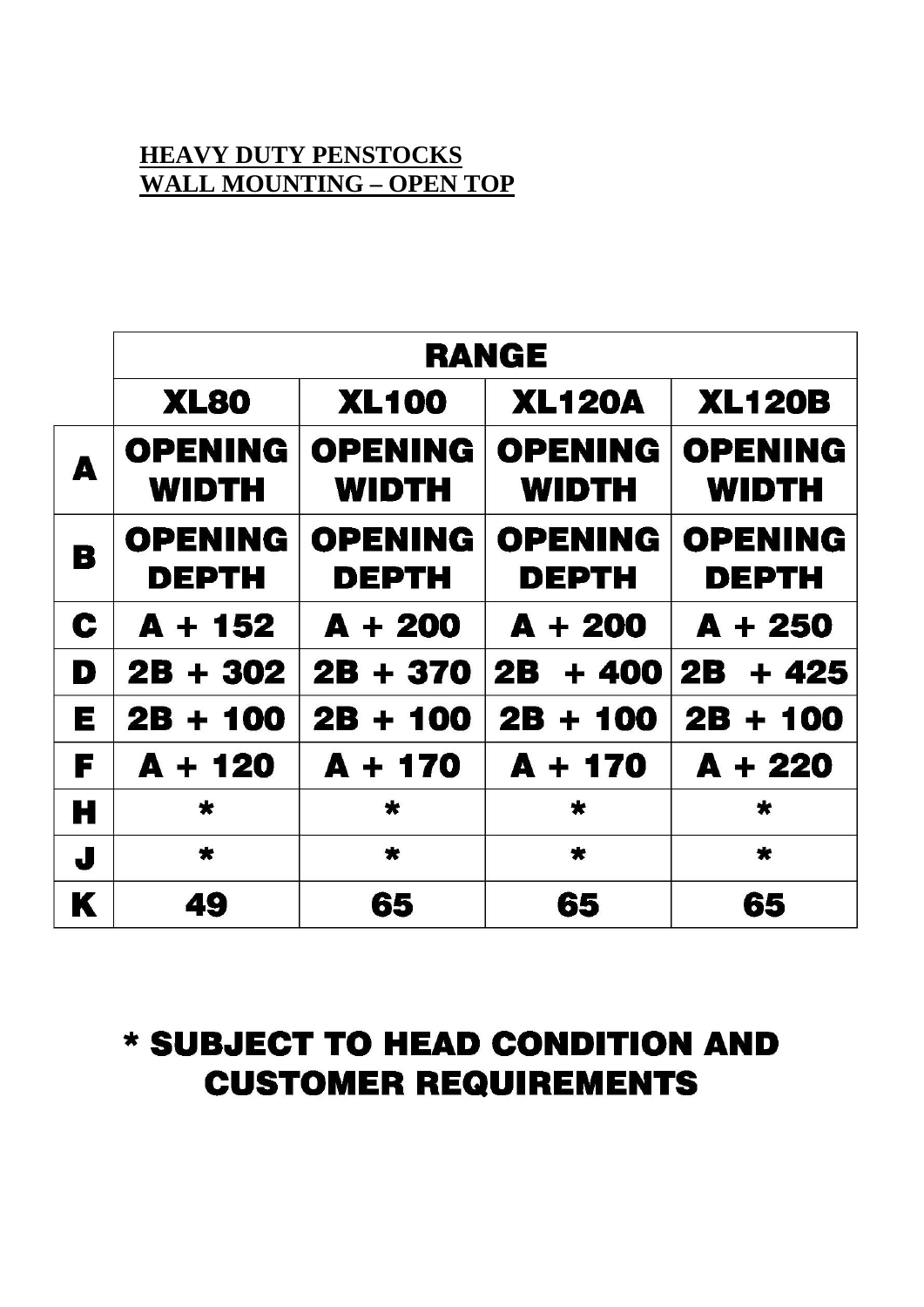#### **WALL MOUNTED PENSTOCKS HEAVY DUTY CLOSED TOP FRAME**

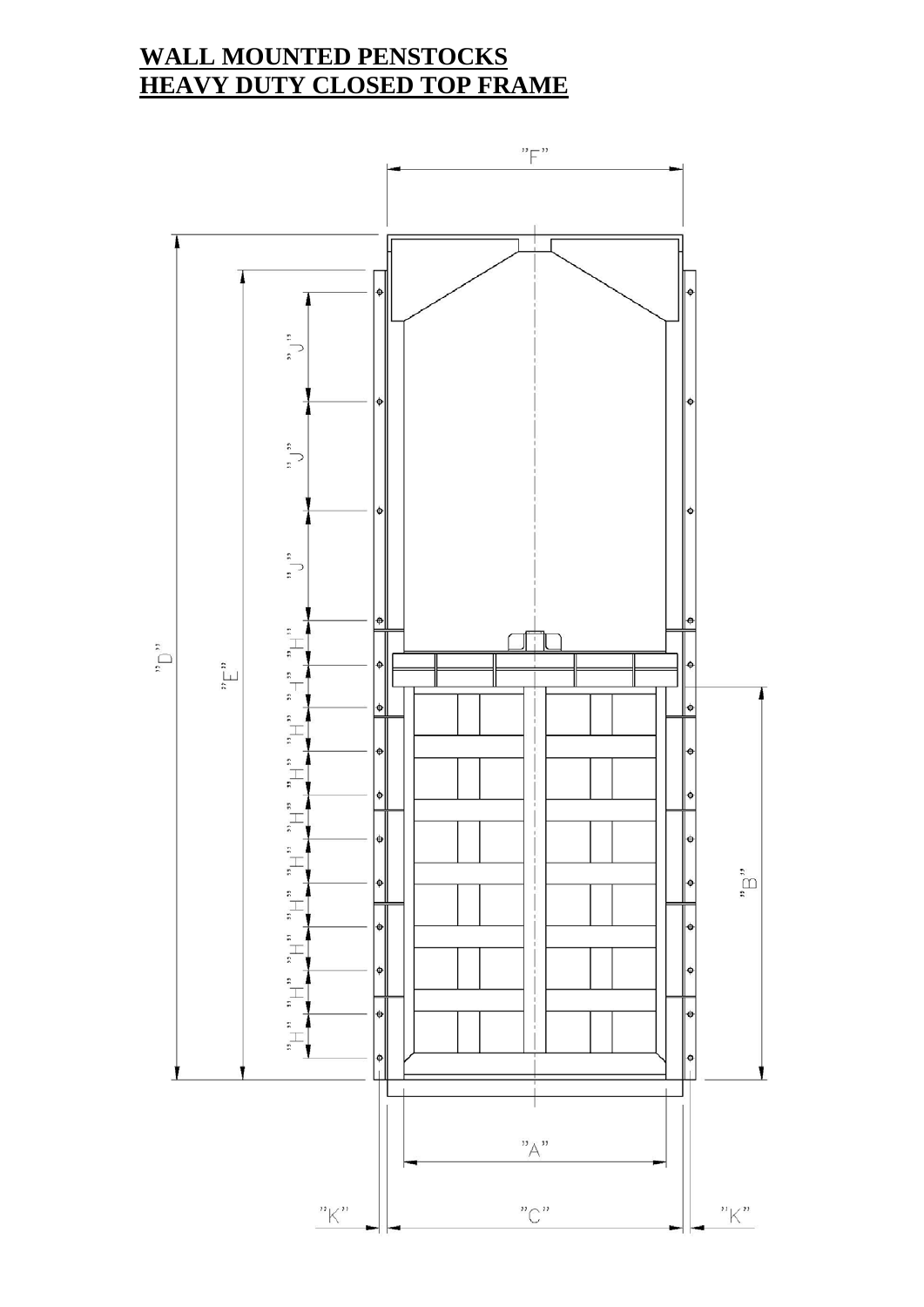#### **HEAVY DUTY PENSTOCKS WALL MOUNTING – CLOSED TOP**

|   | <b>RANGE</b>                                 |                                |                                |                                |  |  |
|---|----------------------------------------------|--------------------------------|--------------------------------|--------------------------------|--|--|
|   | <b>XL100</b><br><b>XL80</b><br><b>XL120A</b> |                                |                                | <b>XL120B</b>                  |  |  |
| Δ | <b>OPENING</b><br><b>WIDTH</b>               | <b>OPENING</b><br><b>WIDTH</b> | <b>OPENING</b><br><b>WIDTH</b> | <b>OPENING</b><br><b>WIDTH</b> |  |  |
| B | <b>OPENING</b><br><b>DEPTH</b>               | <b>OPENING</b><br><b>DEPTH</b> | <b>OPENING</b><br><b>DEPTH</b> | <b>OPENING</b><br><b>DEPTH</b> |  |  |
| C | $A + 152$                                    | $A + 200$                      | $A + 200$                      | $A + 250$                      |  |  |
| D | $2B + 190$                                   | $2B + 542$                     | 2B -<br>$+ 622$                | $2B + 647$                     |  |  |
| E | $2B + 100$                                   | $2B + 100$                     | $2B + 100$                     | $2B + 100$                     |  |  |
| F | $A + 152$                                    | $A + 200$                      | $A + 200$                      | $A + 250$                      |  |  |
| Н | $\star$                                      | $\star$                        | $\star$                        | $\star$                        |  |  |
| J | $\star$                                      | $\star$                        | $\star$                        | $\star$                        |  |  |
| K | 49                                           | 65                             | 65                             | 65                             |  |  |

# \* SUBJECT TO HEAD CONDITION AND **CUSTOMER REQUIREMENTS**